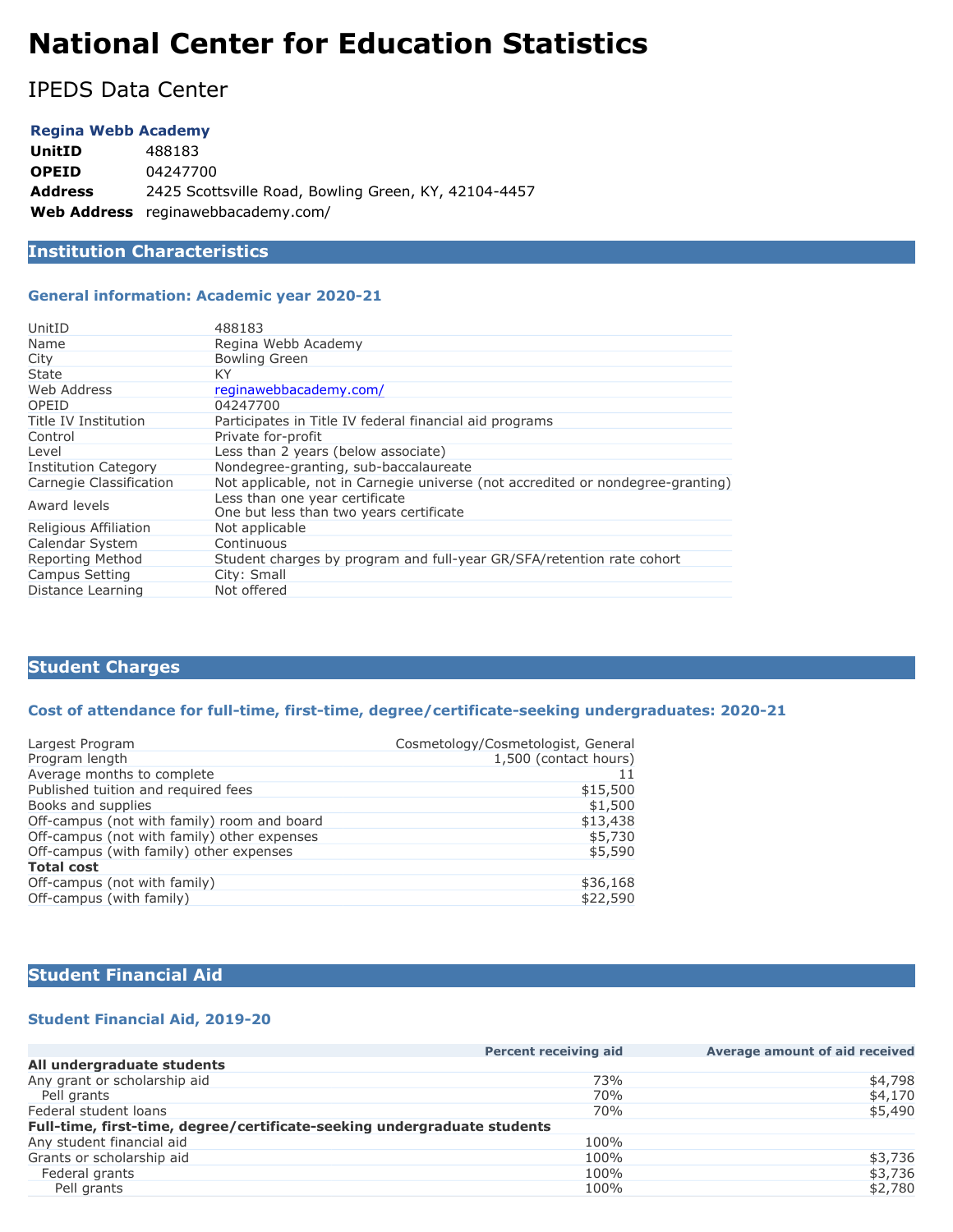| Other federal grants                   | 50%   | \$1,911 |
|----------------------------------------|-------|---------|
| State or local grants and scholarships | $0\%$ |         |
| Institutional grants and scholarships  | $0\%$ |         |
| Student loan aid                       | 100%  | \$7,682 |
| Federal student loans                  | 100%  | \$7,682 |
| Other student loans                    | 0%    |         |

# **Net Price**

### **Average net price of attendance for full-time, first-time, degree/certificate-seeking undergraduate students who were awarded grant or scholarship aid: 2017-18 - 2019-20**



**Average net price of attendance for full-time, first-time, degree/certificate-seeking undergraduate students who were awarded Title IV aid by income: 2017-18 - 2019-20**

| <b>Income</b>  | 2017-18  | 2018-19  | 2019-20                                                                                                               |
|----------------|----------|----------|-----------------------------------------------------------------------------------------------------------------------|
| $$0 - $30,000$ | \$10.351 | \$14,406 | \$13.715                                                                                                              |
|                |          |          | Average net prices are for students enrolled in the institution's largest program: Cosmetology/Cosmetologist, General |

# **Enrollment**

## **Unduplicated 12-month headcount and total FTE, by student level: 2019-20**



# **Enrollment by gender, student level, and full- and part-time status: Fall 2020**

|                            | <b>Total</b> | Men | Women |
|----------------------------|--------------|-----|-------|
| All students               | 26           |     | 24    |
| Undergraduate              | 26           |     | 24    |
| Degree/certificate seeking | 26           |     | 24    |
| First-time                 |              |     |       |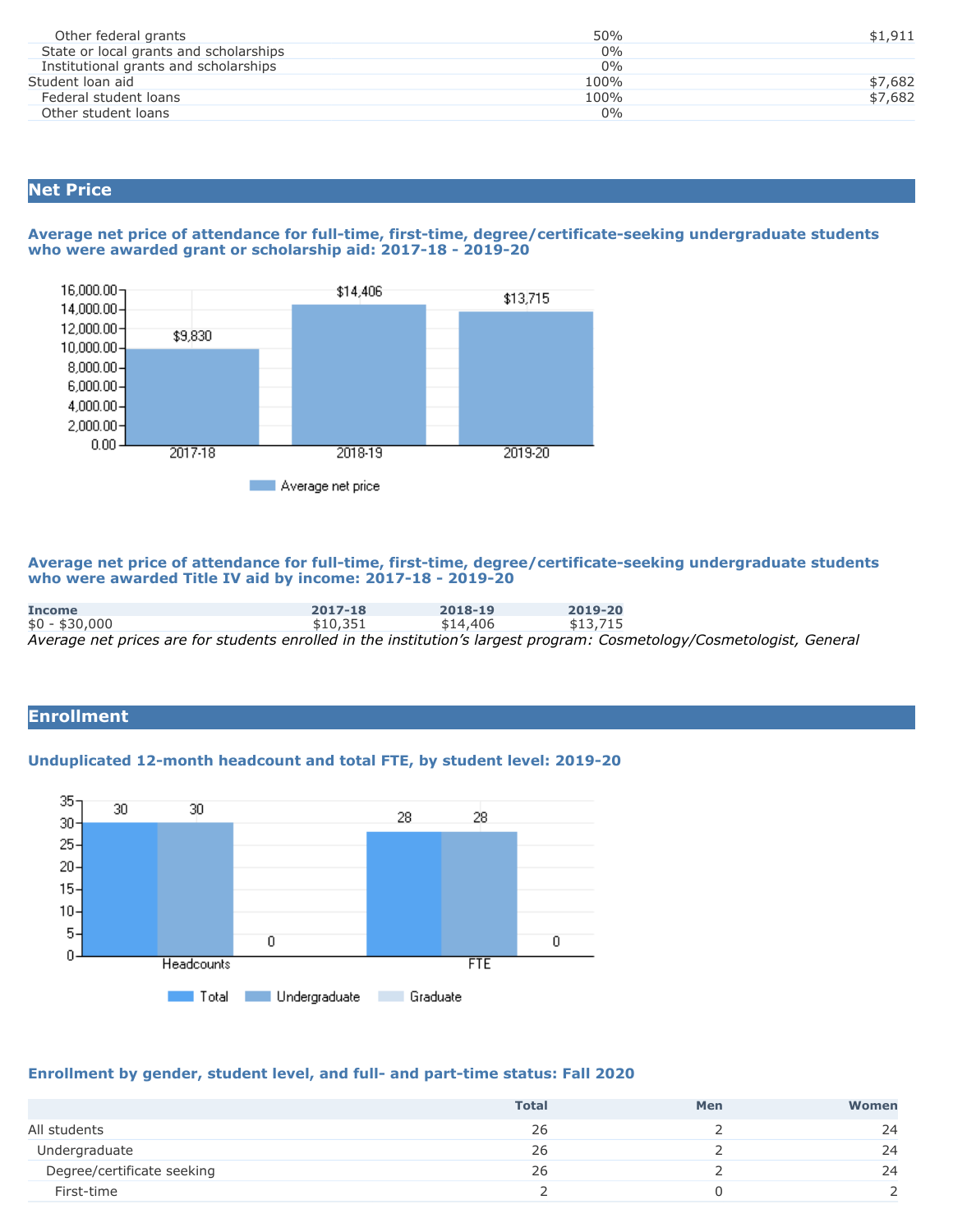| Continuing                 | 24 | 22            |
|----------------------------|----|---------------|
| Full-time students         | 26 | 24            |
| Undergraduate              | 26 | 24            |
| Degree/certificate seeking | 26 | 24            |
| First-time                 |    | $\mathcal{D}$ |
| Continuing                 | 24 | 22            |
|                            |    |               |

# **Percent of all students enrolled, by race/ethnicity: Fall 2020**



# **Enrollment by distance education: Fall 2020**



# **Residence of first-time degree/certificate-seeking undergraduates: Fall 2020**

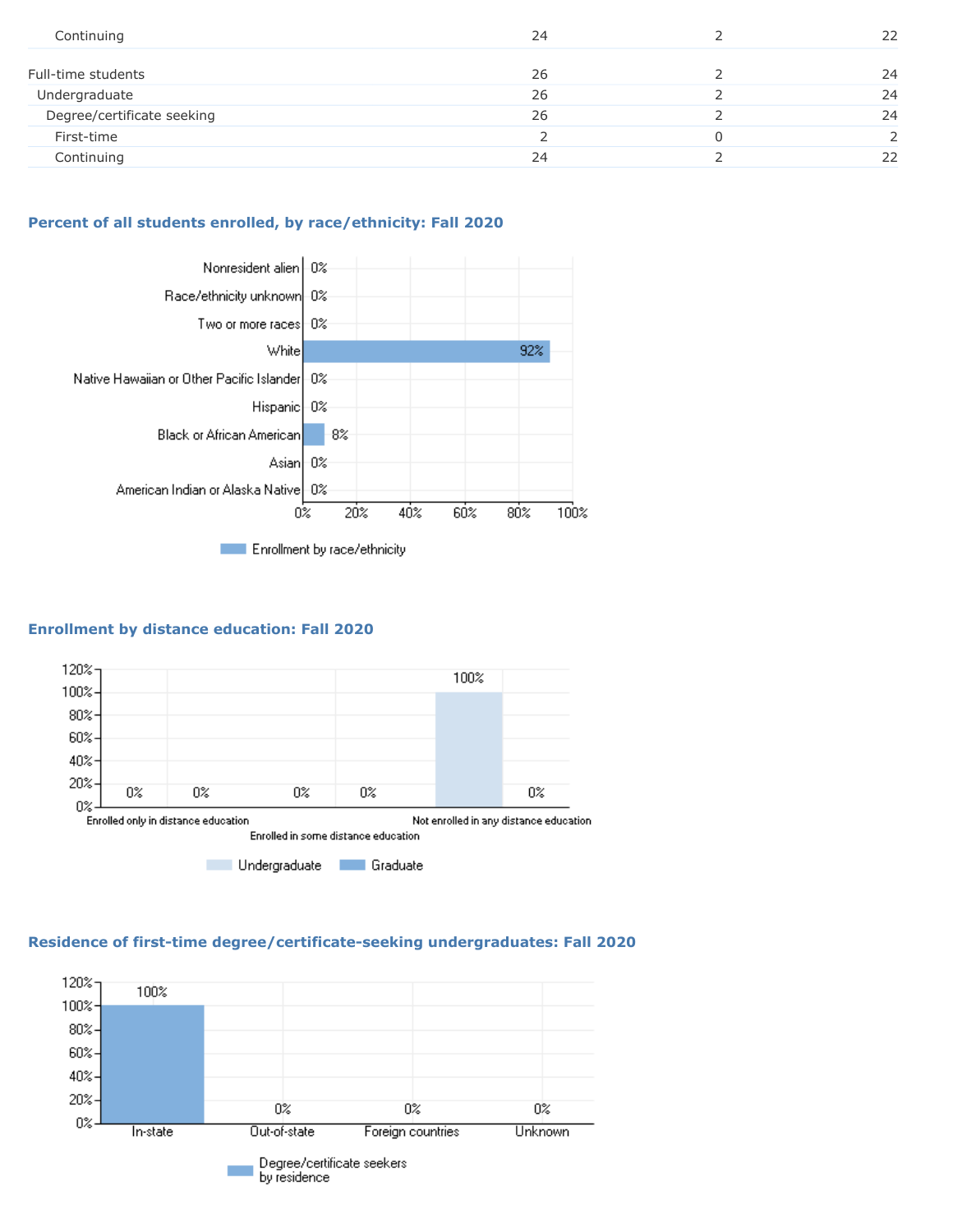# **Completions**

#### **Number of degrees and certificates awarded, by level and race/ethnicity and gender: July 1, 2019 - June 30, 2020**

#### **Total**

| .                                            |                                                          |                                                          |                               |              |          |                                      |                                      |                          |
|----------------------------------------------|----------------------------------------------------------|----------------------------------------------------------|-------------------------------|--------------|----------|--------------------------------------|--------------------------------------|--------------------------|
| Race/ethnicity and<br>Gender                 | <b>Certificates</b><br><b>Below</b><br><b>Bachelor's</b> | <b>Certificates</b><br><b>Above</b><br><b>Bachelor's</b> | <b>Associate's Bachelor's</b> |              | Master's | Doctor's<br>research/<br>scholarship | Doctor's<br>professional<br>practice | <b>Doctor's</b><br>other |
| Grand total                                  | 10                                                       |                                                          |                               | <sup>0</sup> | 0        |                                      |                                      | 0                        |
| American Indian or<br>Alaska Native          |                                                          |                                                          |                               | $\Omega$     |          |                                      |                                      | 0                        |
| Asian                                        |                                                          |                                                          |                               | $\Omega$     | 0        |                                      | 0                                    | 0                        |
| <b>Black or African</b><br>American          |                                                          |                                                          |                               | 0            |          |                                      | $\Omega$                             | 0                        |
| Hispanic or Latino                           |                                                          |                                                          |                               | <sup>0</sup> |          |                                      | $\Omega$                             | 0                        |
| Native Hawaiian or<br>Other Pacific Islander |                                                          |                                                          |                               | $\Omega$     |          |                                      |                                      | 0                        |
| White                                        |                                                          |                                                          |                               | <sup>0</sup> |          |                                      | 0                                    | 0                        |
| Two or more races                            |                                                          |                                                          |                               | <sup>0</sup> |          |                                      |                                      | 0                        |
| Race/ethnicity<br>unknown                    |                                                          |                                                          |                               | 0            |          |                                      |                                      | 0                        |
| Nonresident alien                            |                                                          |                                                          |                               | $\Omega$     |          |                                      | $\Omega$                             | 0                        |
| Women                                        |                                                          |                                                          |                               |              |          |                                      |                                      |                          |

| Race/ethnicity and<br>Gender                 | <b>Certificates</b><br><b>Below</b><br><b>Bachelor's</b> | <b>Certificates</b><br><b>Above</b><br><b>Bachelor's</b> | <b>Associate's Bachelor's</b> | <b>Master's</b> | Doctor's<br>research/<br>scholarship | Doctor's<br>professional<br>practice | <b>Doctor's</b><br>other |
|----------------------------------------------|----------------------------------------------------------|----------------------------------------------------------|-------------------------------|-----------------|--------------------------------------|--------------------------------------|--------------------------|
| Grand total                                  | 10                                                       |                                                          |                               |                 |                                      |                                      | O.                       |
| American Indian or<br>Alaska Native          |                                                          |                                                          |                               |                 |                                      |                                      | 0                        |
| Asian                                        |                                                          |                                                          |                               |                 |                                      | 0                                    | 0                        |
| <b>Black or African</b><br>American          |                                                          |                                                          |                               |                 |                                      |                                      | 0                        |
| Hispanic or Latino                           |                                                          |                                                          |                               |                 |                                      | $\Omega$                             | 0                        |
| Native Hawaiian or<br>Other Pacific Islander |                                                          |                                                          |                               |                 |                                      |                                      | 0                        |
| White                                        |                                                          |                                                          |                               |                 |                                      |                                      |                          |
| Two or more races                            |                                                          |                                                          |                               |                 |                                      |                                      | 0                        |
| Race/ethnicity<br>unknown                    |                                                          |                                                          |                               |                 |                                      |                                      | 0                        |
| Nonresident alien                            |                                                          |                                                          |                               |                 |                                      |                                      | 0                        |
|                                              |                                                          |                                                          |                               |                 |                                      |                                      |                          |

## **Number of degrees and certificates awarded, by level and program: July 1, 2019 - June 30, 2020**

| <b>Program</b>                                              | <b>Certificates</b><br><b>Below</b><br><b>Bachelor's</b> | Certificates Associate's Bachelor's Master's<br><b>Above</b><br><b>Bachelor's</b> |                          |                                  |                          | Doctor's research/Doctor's professional<br>scholarship | <b>practice</b>          | Doctor's<br>other        |
|-------------------------------------------------------------|----------------------------------------------------------|-----------------------------------------------------------------------------------|--------------------------|----------------------------------|--------------------------|--------------------------------------------------------|--------------------------|--------------------------|
| Grand total                                                 | 10                                                       | $\sim$                                                                            | $\overline{\phantom{a}}$ | the company's company's property |                          |                                                        | $\overline{\phantom{a}}$ | $\overline{\phantom{a}}$ |
| Culinary,<br>Entertainment, and<br><b>Personal Services</b> | 10                                                       | $\sim$                                                                            | $\sim$                   | $\sim$                           | $\overline{\phantom{0}}$ | $\sim$                                                 | $\overline{\phantom{a}}$ |                          |

# **Retention and Graduation**

**First to second year retention rates of first-time degree-seeking undergraduates: 2019 fall cohort**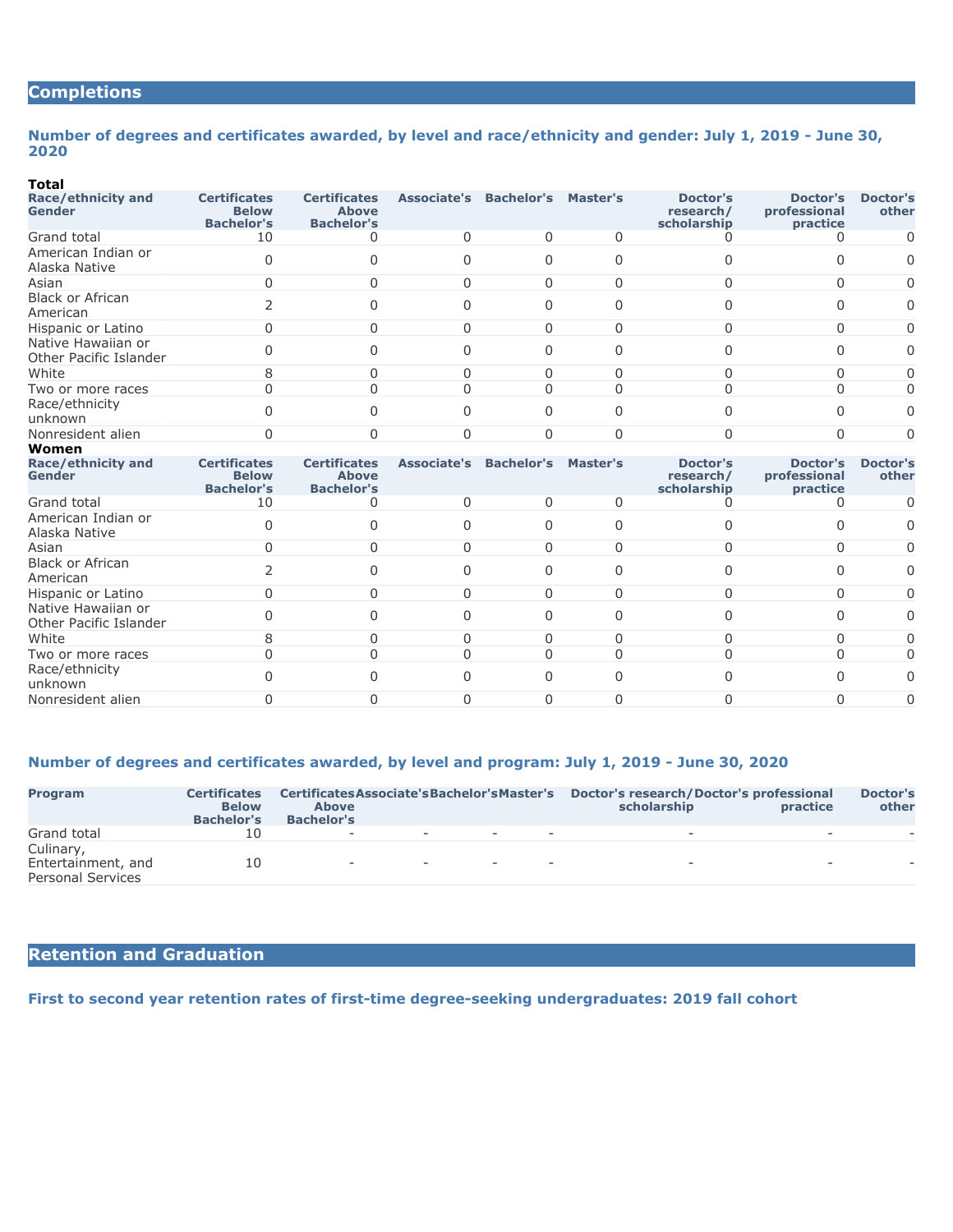

#### **Graduation rates of full-time, first-time, degree/certificate-seeking undergraduates within normal time, and 150% and 200% of normal time to completion: 2016 cohort**



### **Graduation rate and transfer out-rate of full-time, first-time degree/certificate-seeking undergraduates within 150% of normal time to program completion: 2017 cohort**

|                   | Rate  |
|-------------------|-------|
| Graduation rate   | 40%   |
| Transfer out-rate | $0\%$ |

### **Graduation rates of full-time, first-time, degree/certificate-seeking undergraduates within 150% of normal time to program completion, by Title IV aid status: 2017 cohort**



*Graduation rates are based on the student's completion status as of August 31, 2020.*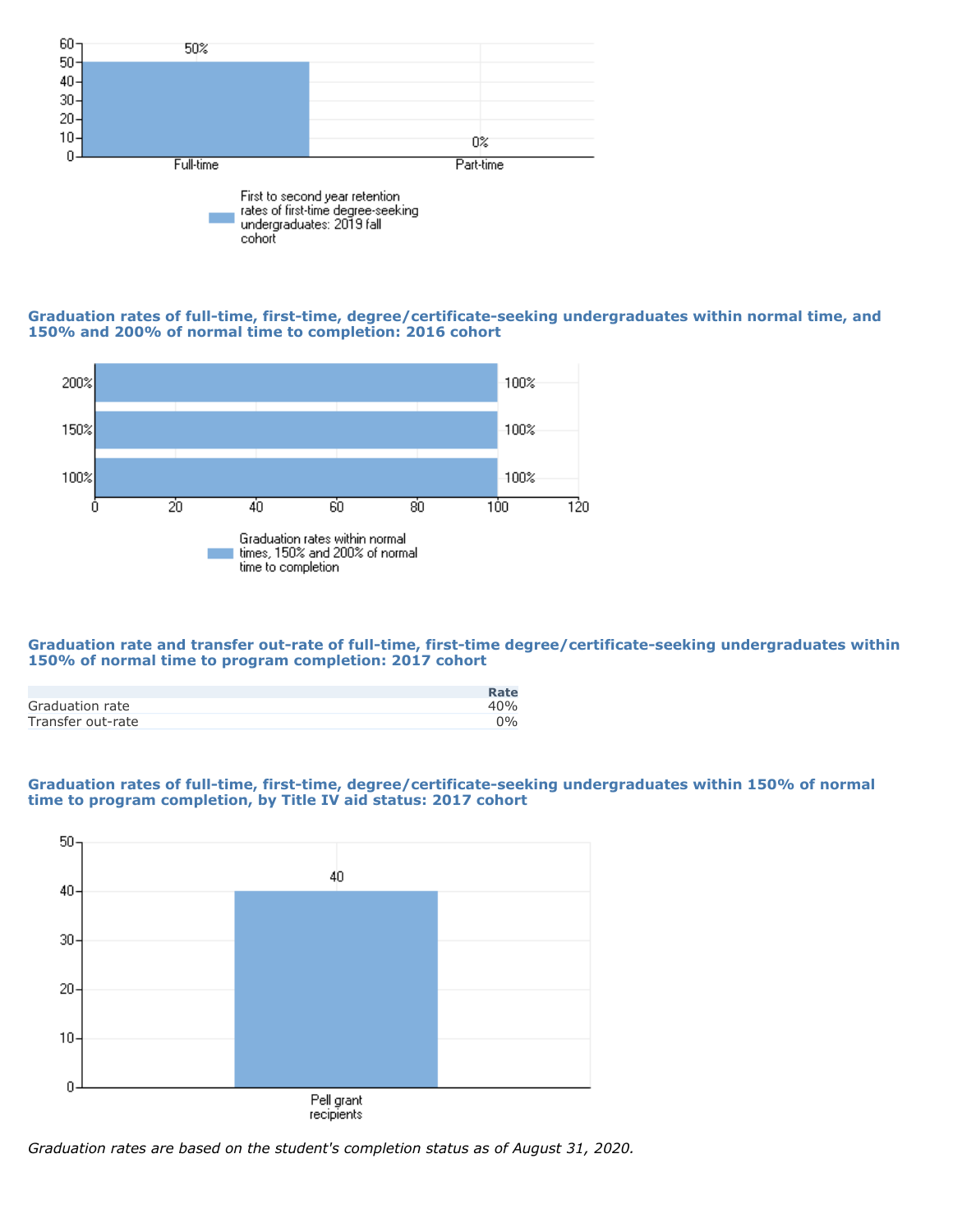# **Percent distribution of core revenues, by source: Fiscal year 2020**



#### **Core revenues per FTE enrollment, by source: Fiscal year 2020**

| Tuition and fees                               | \$7,583 |
|------------------------------------------------|---------|
| Government appropriations grants and contracts | \$0     |
| Private gifts, grants, and contracts           | \$0     |
| Investment return                              | \$0     |
| Sales and services of educational activities   | \$1,819 |
| Other core revenues                            | \$185   |
|                                                |         |

# **Percent distribution of core expenses, by function: Fiscal year 2020**



### **Core expenses per FTE enrollment, by function: Fiscal year 2020**

| Instruction    | \$1,723 |
|----------------|---------|
| Research       |         |
| Public service |         |